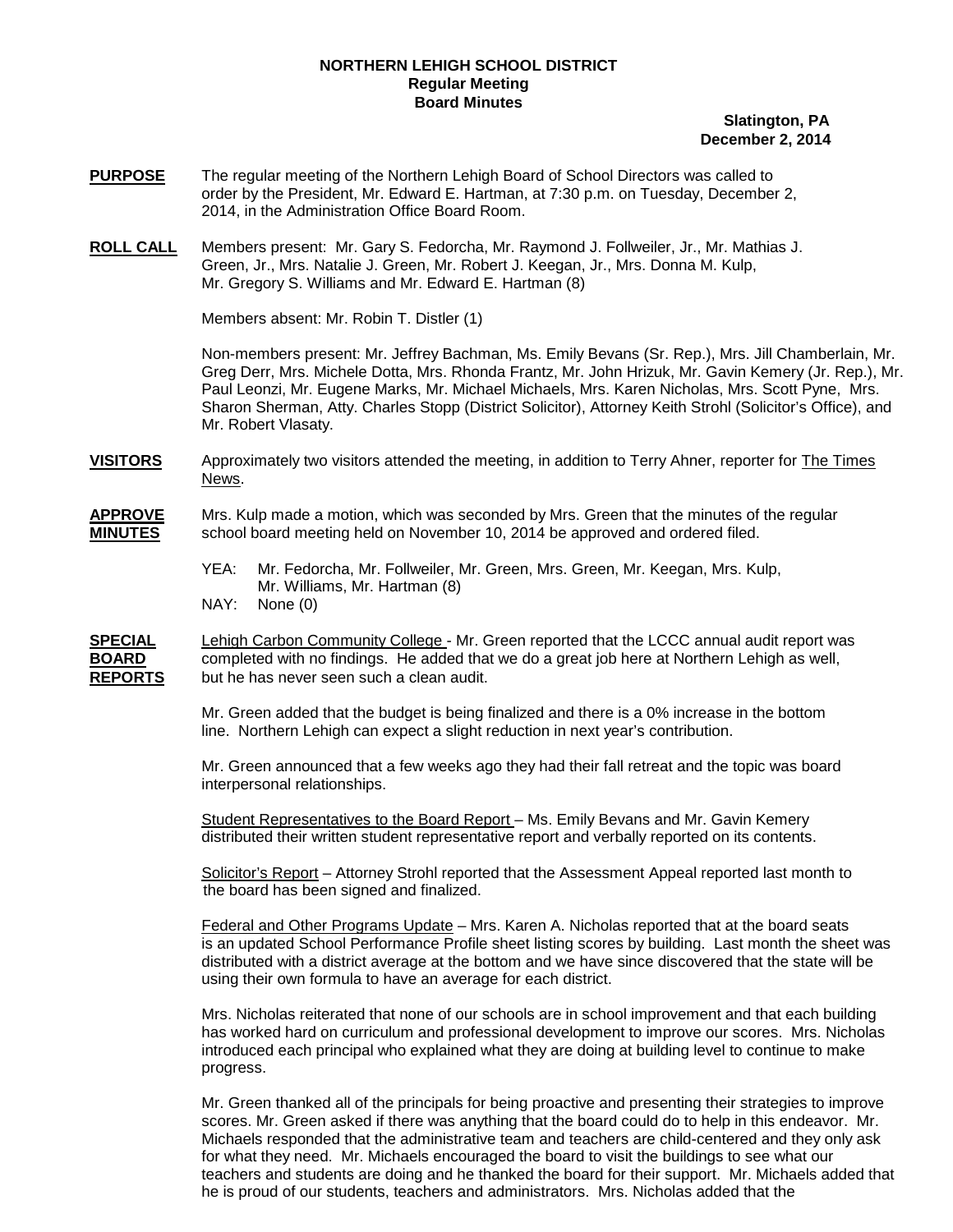| <b>SPECIAL</b><br><b>BOARD</b><br><b>REPORTS</b><br>$($ cont. $)$ | administrative team does feel the support of the school board and are appreciative that the board<br>trusts their decisions to only purchase items that have the best interest of the students in mind. Mr.<br>Hartman added that the board is appreciative of the students, teachers and administrators.                                                                                                                                                                    |                                                                                                                                                                                                     |  |
|-------------------------------------------------------------------|------------------------------------------------------------------------------------------------------------------------------------------------------------------------------------------------------------------------------------------------------------------------------------------------------------------------------------------------------------------------------------------------------------------------------------------------------------------------------|-----------------------------------------------------------------------------------------------------------------------------------------------------------------------------------------------------|--|
|                                                                   | Business Manager's Report – Mrs. Frantz reported at the board seats is the management letter that<br>will be included in the single audit. There were two minor findings, which have been corrected. An<br>exit interview will not be scheduled unless the board has questions or concerns.                                                                                                                                                                                  |                                                                                                                                                                                                     |  |
|                                                                   | Superintendent's Report                                                                                                                                                                                                                                                                                                                                                                                                                                                      |                                                                                                                                                                                                     |  |
|                                                                   | Mr. Michaels announced that he and Mr. Bachman will be meeting with a vendor tomorrow to<br>develop a safe schools program. He thanked Mr. Bachman and Mr. Derr for their efforts in the safe<br>school initiatives. Mr. Michaels thanked Mr. Gene Marks, Mr. Sidney Snyder and Mrs. Michele<br>Dotta for developing the new threat assessment protocols. Mr. Michaels, Mr. Bachman and Mr.<br>Hrizuk have met on developing protocols to prevent any form of data breeches. |                                                                                                                                                                                                     |  |
|                                                                   | Mr. Michaels reported that Bulldog Stadium will be hosting the AA State Eastern Conference<br>Championship this weekend.                                                                                                                                                                                                                                                                                                                                                     |                                                                                                                                                                                                     |  |
|                                                                   | Mr. Michaels reiterated that the State is creating a formula for the district's School Performance<br>Profile.                                                                                                                                                                                                                                                                                                                                                               |                                                                                                                                                                                                     |  |
|                                                                   | Mr. Michaels recognized school board member Mrs. Donna Kulp for eight years of service. Mr.<br>Hartman presented Mrs. Kulp with a certificate.                                                                                                                                                                                                                                                                                                                               |                                                                                                                                                                                                     |  |
|                                                                   | Mr. Hartman reported that an executive session was held prior to tonight's meeting and will resume<br>after the conclusion of the regular board meeting to discuss personnel and legal issues.                                                                                                                                                                                                                                                                               |                                                                                                                                                                                                     |  |
| <b>PERSONNEL</b>                                                  | approves the following personnel items:                                                                                                                                                                                                                                                                                                                                                                                                                                      | Mr. Fedorcha made a motion, which was seconded by Mrs. Kulp, that the Board of Education                                                                                                            |  |
| Appointment<br>Instructional                                      | Michelle McCormick<br>Assignment:                                                                                                                                                                                                                                                                                                                                                                                                                                            | <b>Temporary Vacancy Replacement</b><br>First Grade Teacher replacing an employee on family medical<br>leave.                                                                                       |  |
|                                                                   | Salary:                                                                                                                                                                                                                                                                                                                                                                                                                                                                      | Substitute Teacher Rate Days 1-30; Day 31 and beyond<br>\$45,680 (Step 1 Bachelors on the 2014-2015 CBA Salary<br>Schedule)                                                                         |  |
|                                                                   | Effective:<br><b>Termination Date:</b>                                                                                                                                                                                                                                                                                                                                                                                                                                       | November 18, 2014<br>On or about March 30, 2015                                                                                                                                                     |  |
| Resignation<br>D. Beltran                                         | employment elsewhere.                                                                                                                                                                                                                                                                                                                                                                                                                                                        | Accept the resignation of Diana Beltran from her position as Office Aide at Slatington Elementary<br>School effective the end of the work day November 25, 2014. Ms. Beltran has accepted full time |  |
| Family<br>Medical<br>Leave                                        | Approve the request of employee #6821 to take a two week Family Medical Leave beginning on<br>or about February 5, 2015, for the birth of a child. Employee is requesting to use ten (10) sick<br>days in conjunction with the family medical leave.                                                                                                                                                                                                                         |                                                                                                                                                                                                     |  |
|                                                                   | Approve the request of employee #3655 to take a Family Medical Leave beginning November 18,<br>2014, for medical reasons. Employee is using sick days in conjunction with his medical leave.<br>Employee plans to return to his current position upon release of his attending physician.                                                                                                                                                                                    |                                                                                                                                                                                                     |  |
| 2014-2015                                                         | Game Workers Approve the following list of people as Game Workers for the 2014-2015 school year.<br>Game Workers consist of ticket sellers and takers, game announcers, scoreboard operators<br>field judges, scorekeepers. Rate of pay is consistent with the rates approved on the 2014-<br>2015 Supplementary Personnel Salary Schedule.                                                                                                                                  |                                                                                                                                                                                                     |  |
|                                                                   | David Schmall*<br>*Pending Verification of Missing Personnel File Items                                                                                                                                                                                                                                                                                                                                                                                                      |                                                                                                                                                                                                     |  |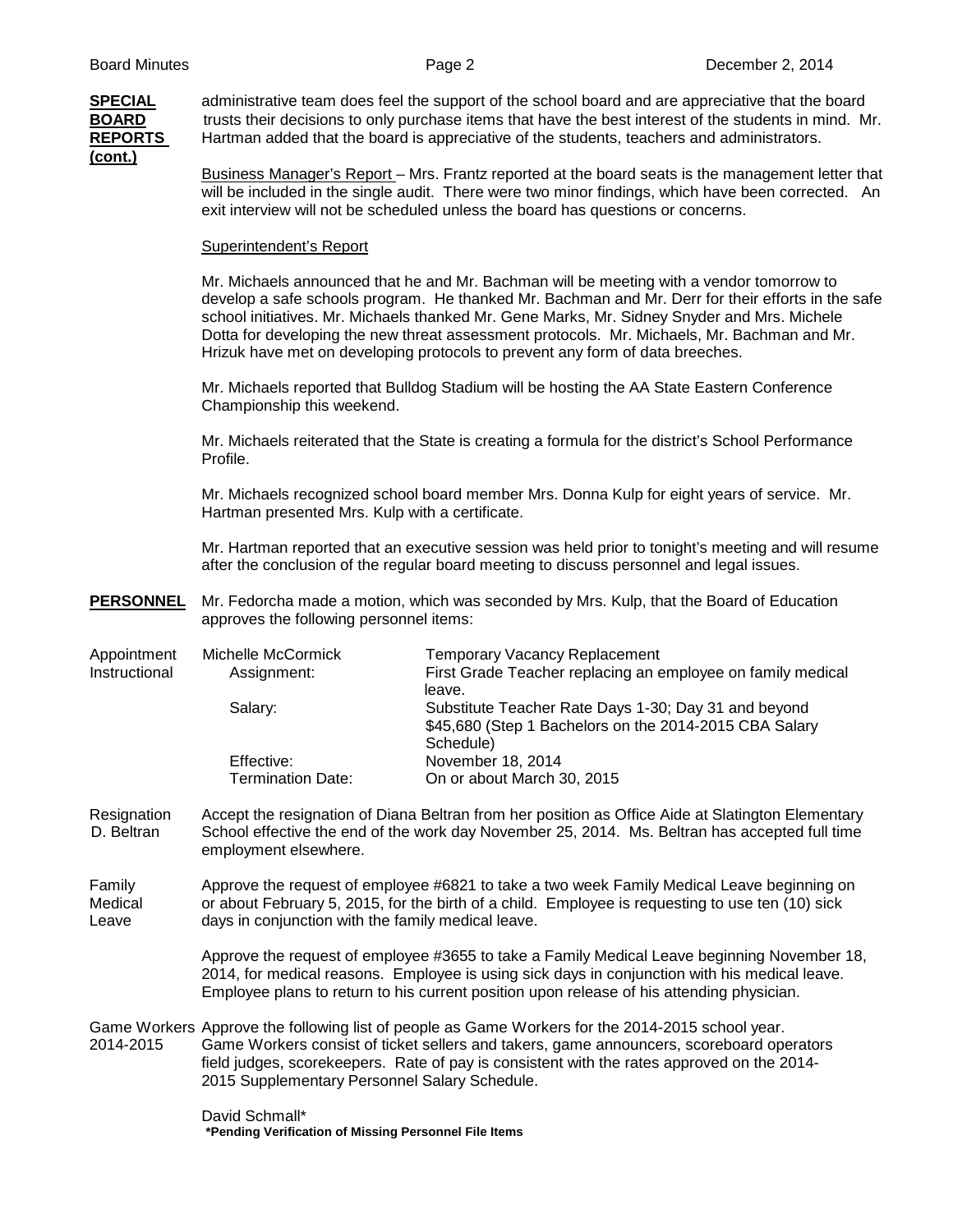Disclosure

| <b>PERSONNEL</b><br>(cont.)<br>Co-Curricular<br>Volunteers<br>2014-2015 | <b>Melissa Olewine</b><br><b>Refreshment Stand Volunteer</b><br>Refreshment Stand Volunteer<br>Sandy Schaffer<br>Refreshment Stand Volunteer<br>Heidi Taylor<br>Sandy Young<br><b>Refreshment Stand Volunteer</b><br>* Pending Verification of Missing Personnel File Items                  |  |  |
|-------------------------------------------------------------------------|----------------------------------------------------------------------------------------------------------------------------------------------------------------------------------------------------------------------------------------------------------------------------------------------|--|--|
|                                                                         | Mr. Fedorcha, Mr. Follweiler, Mr. Green, Mrs. Green, Mr. Keegan, Mrs. Kulp,<br>YEA:<br>Mr. Williams, Mr. Hartman (8)<br>NAY:<br>None $(0)$                                                                                                                                                   |  |  |
| <b>PERSONNEL</b>                                                        | Mr. Fedorcha made a motion, which was seconded by Mr. Williams, that the Board of Education<br>approves the following personnel item:                                                                                                                                                        |  |  |
| Unpaid<br>Leave of<br>Absence<br>M. Mohr                                | Approve a twelve week unpaid leave of absence extension for employee #6922 effective<br>November 17, 2014. She plans to return to her current position upon medical release from her<br>physician.                                                                                           |  |  |
|                                                                         | YEA:<br>None $(0)$<br>NAY:<br>Mr. Fedorcha, Mr. Follweiler, Mr. Green, Mrs. Green, Mr. Keegan, Mrs. Kulp,<br>Mr. Williams, Mr. Hartman (8)<br>Motion defeated.                                                                                                                               |  |  |
| <b>CONFER-</b><br><b>ENCES</b>                                          | Mrs. Kulp made a motion, which was seconded by Mr. Williams, that the Board of Education<br>approves the following conferences:                                                                                                                                                              |  |  |
|                                                                         | Rhonda Frantz - 60 <sup>th</sup> Annual PASBO Conference - March 11-13, 2015 - Hershey Lodge and<br>Convention Center - Hershey, PA - Registration: \$299.00, Lodging: \$156.51, Meals: \$64.00 -<br>Total Approximate Cost: \$519.51 - Funding: Business Office Budget.                     |  |  |
|                                                                         | Sherri Molitoris -60 <sup>th</sup> Annual PASBO Conference - March 11-13, 2015 - Hershey Lodge and<br>Convention Center - Hershey, PA - Registration: \$299.00, Lodging: \$156.51, Travel: \$108.00,<br>Meals: \$64.00 - Total Approximate Cost: \$627.51 - Funding: Business Office Budget. |  |  |
|                                                                         | YEA:<br>Mr. Fedorcha, Mr. Follweiler, Mr. Green, Mrs. Green, Mr. Keegan, Mrs. Kulp,<br>Mr. Williams, Mr. Hartman (8)<br>NAY:<br>None $(0)$                                                                                                                                                   |  |  |
| <b>FINANCIAL</b>                                                        | Mr. Follweiler made a motion, which was seconded by Mr. Fedorcha, that the Board of Education<br>approves the following financial items:                                                                                                                                                     |  |  |
| Financial<br>Reports                                                    | General Fund month of October                                                                                                                                                                                                                                                                |  |  |
| List of<br><b>Bills</b>                                                 | Approve the Following List of Bills:<br>General Fund months of November and December, 2014<br>Refreshment Stand month of November, 2014                                                                                                                                                      |  |  |
| Deputy Tax<br>Collector<br>Appointments                                 | Approve and appoint the following individuals as required by House Bill 1590, effective<br>December 21, 2014, requiring deputy tax collectors be appointed in the event the tax<br>collector becomes incapacitated.                                                                          |  |  |
|                                                                         | <b>BOROUGH OF SLATINGTON:</b><br>Stephanie A. Druckenmiller                                                                                                                                                                                                                                  |  |  |
|                                                                         | <b>BOROUGH OF WALNUTPORT:</b><br>Nancy A. Treskot                                                                                                                                                                                                                                            |  |  |
|                                                                         | JoAnn E. Ahner<br><b>WASHINGTON TOWNSHIP:</b>                                                                                                                                                                                                                                                |  |  |
| <b>Securities</b><br>& Exchange<br>Commission                           | Authorize Administration to participate in the Securities and Exchange Commission's Munici-<br>palities Continuing Disclosure Cooperation Initiative.                                                                                                                                        |  |  |